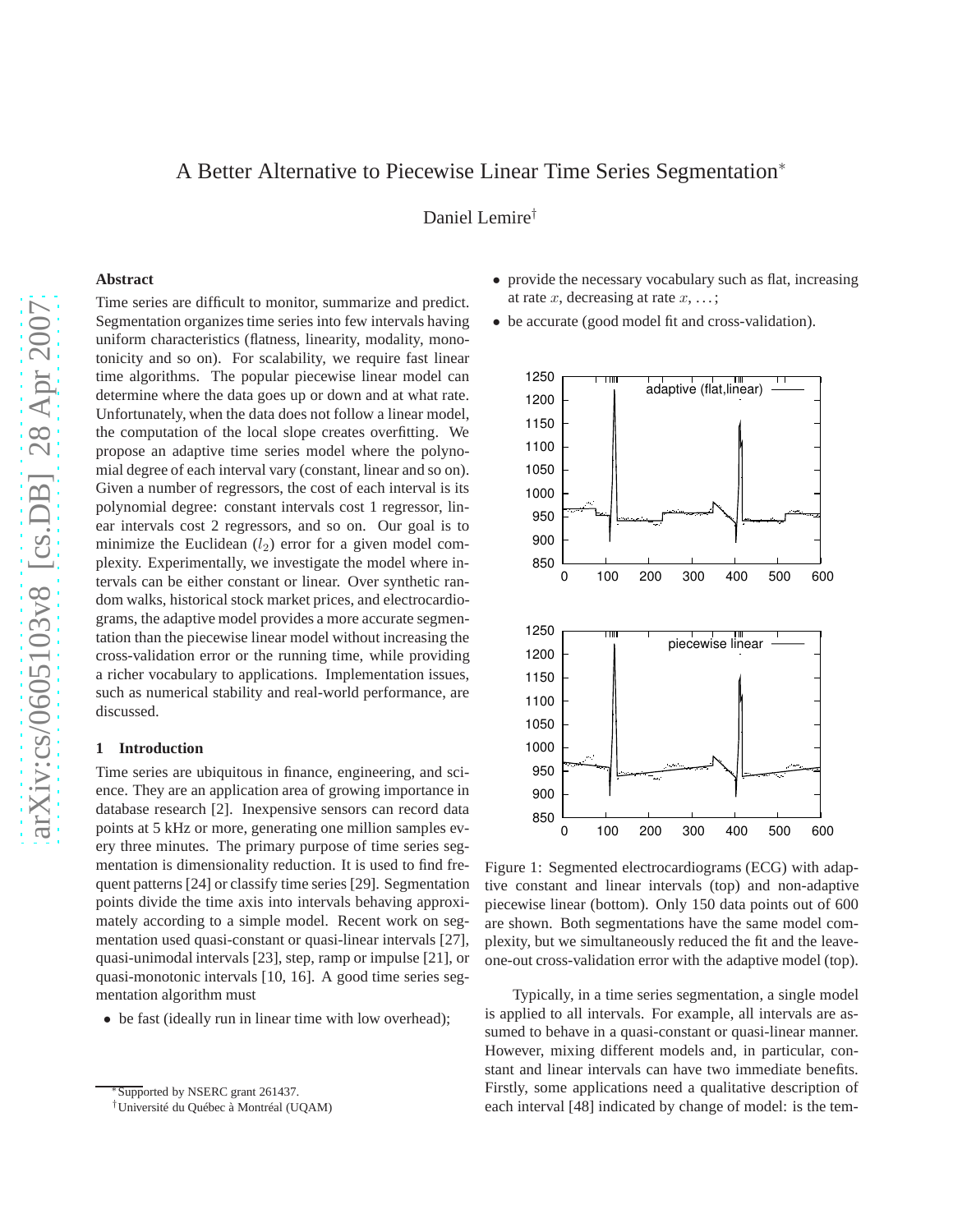perature rising, dropping or is it stable? In an ECG, we need to identify the flat interval between each cardiac pulses. Secondly, as we will show, it can reduce the fit error without increasing the cross-validation error. Intuitively, a piecewise model tells when the data is increasing, and at what rate, and *vice versa*. While most time series have clearly identifiable linear trends some of the time, this is not true over all time intervals. Therefore, the piecewise linear model locally overfits the data by computing meaningless slopes (see Fig. 1).

Global overfitting has been addressed by limiting the number of regressors [46], but this carries the implicit assumption that time series are somewhat stationary [38]. Some frameworks [48] qualify the intervals where the slope is not significant as being "constant" while others look for constant intervals within upward or downward intervals [10].

Piecewise linear segmentation is ubiquitous and was one of the first applications of dynamic programming [7]. We argue that many applications can benefit from replacing it with a mixed model (piecewise linear and constant). When identifying constant intervals *a posteriori* from a piecewise linear model, we risk misidentifying some patterns including "stair cases" or "steps" (see Fig. 1). A contribution of this paper is experimental evidence that we reduce fit without sacrificing the cross-validation error or running time for a given model complexity by using adaptive algorithms where some intervals have a constant model whereas others have a linear model. The new heuristic we propose is neither more difficult to implement nor more expensive computationally. Our experiments include white noise and random walks as well as ECGs and stock market prices. We also compare against the dynamic programming (optimal) solution which we show can be computed in time  $O(n^2k)$ .

Performance-wise, common heuristics (piecewise linear or constant) have been reported to require quadratic time [27]. We want fast linear time algorithms. When the number of desired segments is small, top-down heuristics might be the only sensible option. We show that if we allow the one-time linear time computation of a buffer, adaptive (and non-adaptive) top-down heuristics run in linear time  $(O(n)).$ 

Data mining requires high scalability over very large data sets. Implementation issues, including numerical stability, must be considered. In this paper, we present algorithms that can process millions of data points in minutes, not hours.

# **2 Related Work**

Table 1 summarizes the various common heuristics and algorithms used to solve the segmentation problem with polynomial models while minimizing the Euclidean  $(l_2)$  error. The top-down heuristics are described in section 7. When the number of data points  $n$  is much larger than the number of segments  $k (n \gg k)$ , the top-down heuristics is particularly competitive. Terzi and Tsaparas [42] achieved a Table 1: Complexity of various segmentation algorithms using polynomial models with  $k$  segments and  $n$  data points, including the exact solution by dynamic programming.

| Algorithm              | Complexity                            |
|------------------------|---------------------------------------|
| Dynamic Programming    | $O(n^2k)$                             |
| Top-Down               | O(nk)                                 |
| Bottom-Up              | $O(n \log n)$ [39] or $O(n^2/k)$ [27] |
| <b>Sliding Windows</b> | $O(n)$ [39]                           |

complexity of  $O(n^{4/3}k^{5/3})$  for the piecewise constant model by running  $(n/k)^{2/3}$  dynamic programming routines and using weighted segmentations. The original dynamic programming solution proposed by Bellman [7] ran in time  $O(n^3k)$ , and while it is known that a  $O(n^2k)$ -time implementation is possible for piecewise constant segmentation [42], we will show in this paper that the same reduced complexity applies for piecewise linear and mixed models segmentations as well.

Except for Pednault who mixed linear and quadratic segments [40], we know of no other attempt to segment time series using polynomials of variable degrees in the data mining and knowledge discovery literature though there is related work in the spline and statistical literature [19, 35, 37] and machine learning literature [3, 5, 8]. The introduction of "flat" intervals in a segmentation model has been addressed previously in the context of quasi-monotonic segmentation [10] by identifying flat subintervals within increasing or decreasing intervals, but without concern for the cross-validation error.

While we focus on segmentation, there are many methods available for fitting models to continuous variables, such as a regression, regression/decision trees, Neural Networks [25], Wavelets [14], Adaptive Multivariate Splines [19], Free-Knot Splines [35], Hybrid Adaptive Splines [37], etc.

#### **3 Complexity Model**

Our complexity model is purposely simple. The model complexity of a segmentation is the sum of the number of regressors over each interval: a constant interval has a cost of 1, a linear interval a cost of 2 and so on. In other words, a linear interval is as complex as two constant intervals. Conceptually, regressors are real numbers whereas all other parameters describing the model only require a small number of bits.

In our implementation, each regressor counted uses 64 bits ("double" data type in modern C or Java). There are two types of hidden parameters which we discard (see Fig. 2): the width or location of the intervals and the number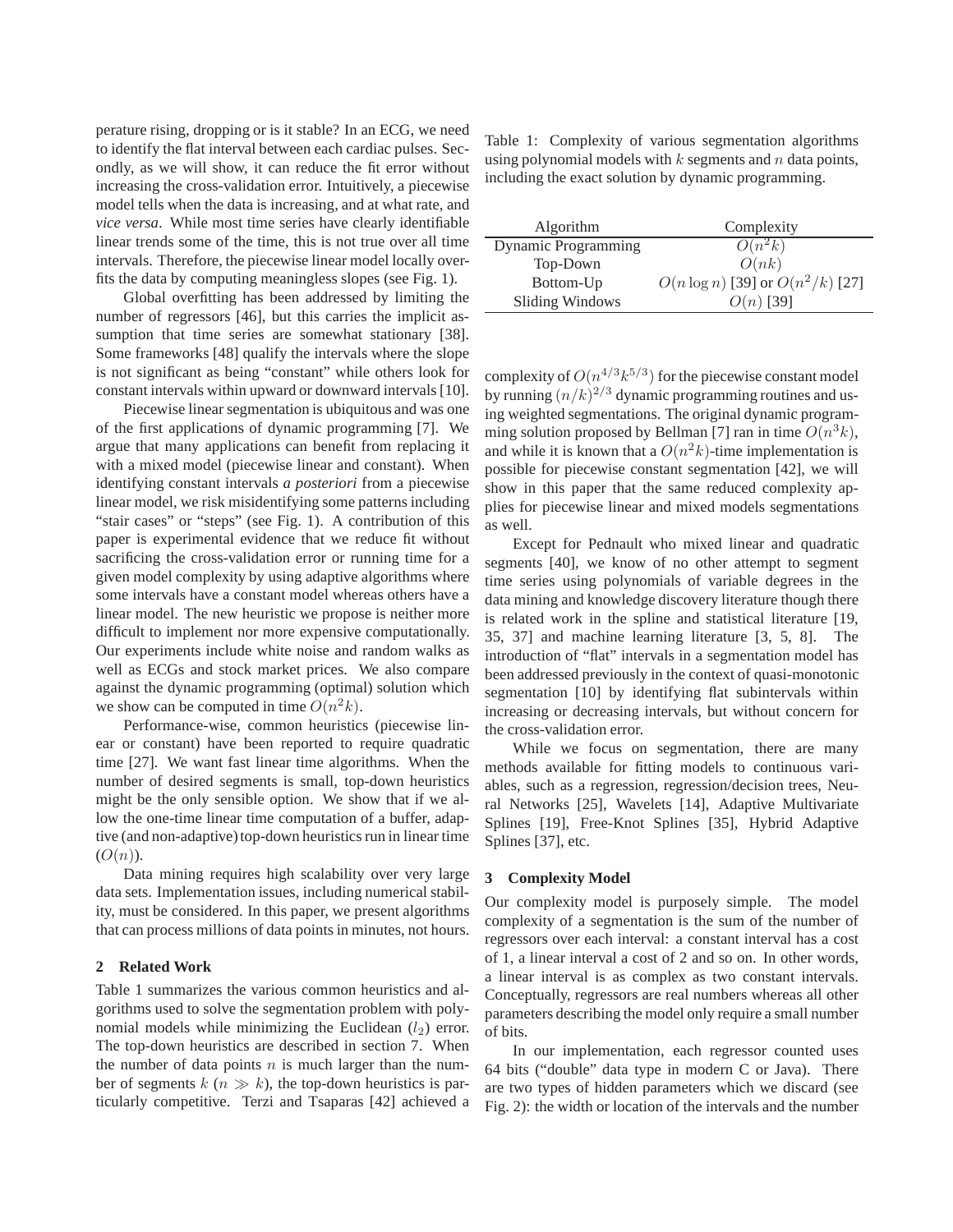of regressors per interval. The number of regressors per interval is only a few bits and is not significant in all cases. The width of the intervals in number of data points can be represented using  $\kappa \lceil \log m \rceil$  bits where m is the maximum length of a interval and  $\kappa$  is the number of intervals: in the experimental cases we considered,  $\lceil \log m \rceil \leq 8$  which is small compared to 64, the number of bits used to store each regressor counted. We should also consider that slopes typically need to be stored using more accuracy (bits) than constant values. This last consideration is not merely theoretical since a 32 bits implementation of our algorithms is possible for the piecewise constant model whereas, in practice, we require 64 bits for the piecewise linear model (see proposition 5.1 and discussion that follows). Experimentally, the piecewise linear model can significantly outperform (by  $\approx 50\%$ ) the piecewise constant model in accuracy (see Fig. 11) and vice versa. For the rest of this paper, we take the fairness of our complexity model as an axiom.



Figure 2: To describe an adaptive segmentation, you need the length and regressors of each interval.

The desired total number of regressors depends on domain knowledge and the application: when processing ECG data, whether we want to have two intervals per cardiac pulse or 20 intervals depends on whether we are satisfied with the mere identification of the general location of the pulses or whether we desire a finer analysis. In some instances, the user has no guiding principles or domain knowledge from which to choose the number of intervals and a model selection algorithm is needed. Common model selection approaches such as Bayesian Information Criterion (BIC), Minimum Description Length (MDL) and Akaike Information Criterion (AIC) suffer because the possible model complexity p is large in a segmentation problem  $(p = n)$  [11]. More conservative model selection approaches such as Risk Inflation Criterion [17] or Shrinkage [14] do not directly apply because they assume wavelet-like regressors. Crossvalidation [18], generalized cross-validation [12], and leaveone-out cross-validation [45] methods are too expensive. However, stepwise regression analysis [9] techniques such as permutation tests ("pete") are far more practical [46]. In this paper, we assume that the model complexity is known either as an input from the user or through model selection.

### **4 Time Series, Segmentation Error and Leave-One-Out**

Time series are sequences of data points  $(x_0, y_0), \ldots, (x_{n-1}, y_{n-1})$  where the x values, the "time" values, are sorted:  $x_i > x_{i-1}$ . In this paper, both the x and  $y$  values are real numbers. We define a segmentation as a sorted set of segmentation indexes  $z_0, \ldots, z_{\kappa}$  such that  $z_0 = 0$  and  $z_{\kappa} = n$ . The segmentation points divide the time series into intervals  $S_1, \ldots, S_{\kappa}$  defined by the segmentation indexes as  $S_j = \{(x_i, y_i)|z_{j-1} \leq i < z_j\}$ . Additionally, each interval  $S_1, \ldots, S_{\kappa}$  has a model (constant, linear, upward monotonic, and so on).

 $\sum_{j=1}^{\kappa} Q(S_j)$  where the function Q is the square of the  $l_2$  re-In this paper, the segmentation error is computed from gression error. Formally,  $Q(S_j) = \min_p \sum_{r=s_{j-1}}^{z_j-1} (p(x_r) - p)$  $(y_r)^2$  where the minimum is over the polynomials p of a given degree. For example, if the interval  $S_i$  is said to be constant, then  $Q(S_j) = \sum_{z_j \le l \le z_{j+1}} (y_l - \bar{y})^2$  where  $\bar{y}$  is the average,  $\bar{y} = \sum_{z_{j-1} \leq l < z_j} \frac{z_{j+1}-z_j}{z_{j+1}-z_j}$ . Similarly, if the interval has a linear model, then  $p(x)$  is chosen to be the linear polynomial  $p(x) = ax + b$  where a and b are found by regression. The segmentation error can be generalized to other norms, such as the maximum-error  $(l_{\infty})$  norm [10, 32] by replacing the  $\sum$  operators by max operators.

 $\frac{1}{2}$ When reporting experimental error, we use the  $l_2$  error  $\sum_{j=1}^{\kappa} Q(S_j)$ . We only compare time series having a fixed number of data points, but otherwise, the mean square error should be used:  $\sqrt{\frac{\sum_{j=1}^{k} Q(S_j)}{n}}$  $rac{\mathscr{L}(\omega_j)}{n}$ .

If the data follows the model over each interval, then the error is zero. For example, given the time series  $(0, 0), (1, 0), (2, 0), (3, 1), (4, 2)$ , we get no error when choosing the segmentation indexes  $z_0 = 0, z_1 = 2, z_2 = 5$ with a constant model over the index interval  $[0, 2)$  and a linear model over the index interval [2, 5). However, the choice of the best segmentation is not unique: we also get no error by choosing the alternative segmentation indexes  $z_0 = 0, z_1 = 3, z_2 = 5.$ 

There are two types of segmentation problem:

- given a bound on the model complexity, find the segmentation minimizing the segmentation error;
- given a bound on the segmentation error, find a segmentation minimizing the model complexity.

If we can solve efficiently and incrementally one problem type, then the second problem type is indirectly solved. Because it is intuitively easier to suggest a reasonable bound on the model complexity, we focus on the first problem type.

For applications such as queries by humming [49], it is useful to bound the distance between two time series using only the segmentation data (segmentation points and polynomials over each interval). Let  $\|\cdot\|$  be any norm in a Banach space, including the Euclidean distance. Given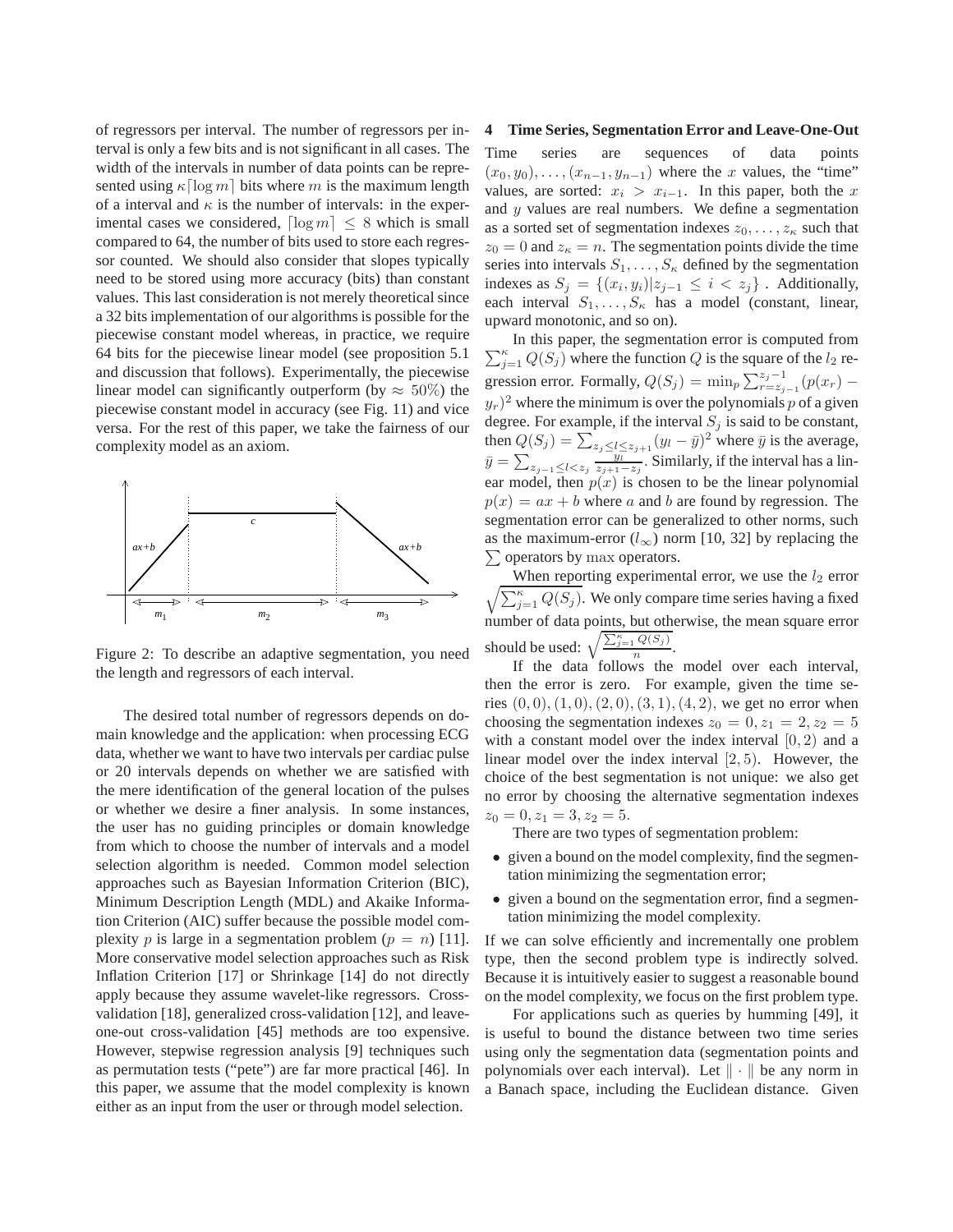time series  $y, y'$ , let  $s(y), s(y')$  be the piecewise polynomial approximations corresponding to the segmentation, then by the triangle inequality  $||s(y) - s(y')|| - ||s(y) - y|| - ||s(y') - y||$  $y' \le ||y-y'|| \le ||s(y)-s(y')|| + ||s(y)-y|| + ||s(y')-y'||.$ Hence, as long as the approximation errors are small,  $||s(y) ||y|| < \epsilon$  and  $||s(y') - y'|| < \epsilon$ , then we have that nearby segmentations imply nearby time series  $(\|s(y) - s(y')\|$  <  $\epsilon \Rightarrow ||y - y'|| < 3\epsilon$ ) and nearby time series imply nearby segmentations  $(\|y - y'\| < \epsilon \Rightarrow \|s(y) - s(y')\| < 3\epsilon$ ). This result is entirely general.

Minimizing the fit error is important. On the one hand, if we do not assume that the approximation errors are small, it is possible for the segmentation data to be identical  $||s(y) - s(y')|| = 0$  while the distance between the time series,  $||y - y'||$ , is large, causing false positives when identifying patterns from the segmentation data. For example, the sequences  $100, -100$  and  $-100, 100$  can be both approximated by the same flat model  $(0, 0)$ , yet they are far apart. On the other hand, if the fit error is large, similar time series can have different segmentations, thus causing false negatives. For example, the sequences  $-100, 100, -100.1$  and  $-100.1$ ,  $100$ ,  $-100$  have the piecewise flat model approximations  $0, 0, -100.1$  and  $-100.1, 0, 0$  respectively.

Beside the data fit error, another interesting form of error is obtained by cross-validation: divide your data points into two sets (training and test), and measure how well your model, as fitted over the training set, predicts the test set. We predict a missing data point  $(x_i, y_i)$  by first determining the interval  $[z_{j-1}, z_j]$  corresponding to the data point  $(x_{z,j}$  <  $x_i < x_{z_i}$ ) and then we compute  $p(x_i)$  where p is the regression polynomial over  $S_j$ . The error is  $|p(x_i) - y_i|$ . We opt for the leave-one-out cross-validation where the test set is a single data point and the training set is the remainder. We repeat the cross-validation over all possible missing data points, except for the first and last data point in the time series, and compute the mean square error. If computing the segmentation takes linear time, then computing the leaveone-out error in this manner takes quadratic time, which is prohibitive for long time series.

Naturally, beyond the cross-validation and fit errors, a segmentation should provide the models required by the application. A rule-based system might require to know where the data does not significantly increase or decrease and if flat intervals have not been labelled, such queries are hard to support elegantly.

# **5 Polynomial Fitting in Constant Time**

The naive fit error computation over a given interval takes linear time  $O(n)$ : solve for the polynomial p and then compute  $\sum_i (y_i - p(x_i))^2$ . This has lead other authors to conclude that top-down segmentation algorithm such as Douglas-Peucker's require quadratic time [27] while we will show they can run in linear time. To segment a time series into quasi-polynomial intervals in optimal time, we must compute fit errors in constant time  $(O(1))$ .

PROPOSITION 5.1. *Given a time series*  $\{(x_i, y_i)\}_{i=1,\ldots,n}$ , if *we allow the one-time* O(n) *computation of a prefix buffer, finding the best polynomial fitting the data over the interval*  $[x_p, x_q]$  *is*  $O(1)$ *. This is true whether we use the Euclidean distance* (*l*<sub>2</sub>*) or higher order norms* (*l<sub>r</sub> for*  $\infty > r > 2$ *).* 

*Proof.* We prove the result using the Euclidean  $(l_2)$  norm, the proof is similar for higher order norms.

We begin by showing that polynomial regression can be reduced to a matrix inversion problem. Given a polynomial  $\sum_{j=0}^{N-1} a_j x^j$ , the square of the Euclidean error is  $\sum_{i=p}^{q} (y_i \sum_{j=0}^{N-1} a_j x_i^j$ <sup>2</sup>. Setting the derivative with respect to  $a_l$ to zero for  $l = 0, \ldots, N - 1$ , generates a system of N equations and N unknowns,  $\sum_{j=0}^{N-1} a_j \sum_{i=p}^q x_i^{j+l} =$  $\sum_{i=p}^{q} y_i x_i^l$  where  $l = 0, \ldots, N-1$ . On the right-handside, we have a N dimensional vector  $(V_l = \sum_{i=p}^{q} y_i x_i^l)$ whereas on the left-hand-side, we have the  $N \times N$  Tœplitz matrix  $A_{l,i} = \sum_{i=p}^{q} x_i^{i+l}$  multiplied by the coefficients of the polynomial  $(a_0, \ldots, a_{N-1})$ . That is, we have the matrixvector equation  $\sum_{i=0}^{N-1} A_{l,i} a_i = V_l$ .

As long as  $N \geq q - p$ , the matrix A is invertible. When  $N < q - p$ , the solution is given by setting  $N = q - p$  and letting  $a_i = 0$  for  $i > q - p$ . Overall, when N is bounded *a priori* by a small integer, no expensive numerical analysis is needed. Only computing the matrix  $A$  and the vector  $V$  is potentially expensive because they involve summations over a large number of terms.

Once the coefficients  $a_0, \ldots, a_{N-1}$  are known, we compute the fit error using the formula:

$$
\sum_{i=p}^{q} \left( \sum_{j=0}^{N-1} a_j x_i^j - y_i \right)^2 = \sum_{j=0}^{N-1} \sum_{l=0}^{N-1} a_j a_l \sum_{i=p}^{q} x_i^{j+l}
$$

$$
- 2 \sum_{j=0}^{N-1} a_j \sum_{i=p}^{q} x_i^j y_i + \sum_{i=p}^{q} y_i^2.
$$

Again, only the summations are potentially expensive.

Hence, computing the best polynomial fitting some data points over a specific range and computing the corresponding fit error in constant time is equivalent to computing range sums of the form  $\sum_{i=p}^{q} x_i^i y_i^l$  in constant time for  $0 \le i, l \le j$ 2N. To do so, simply compute once all prefix sums  $P_q^{j,l} =$  $\sum_{i=0}^{q} x_i^j y_i^l$  and then use their subtractions to compute range queries  $\sum_{i=p}^{q} x_i^j y_i^l = P_q^{j,l} - P_{p-1}^{j,l}.$ 

Prefix sums speed up the computation of the range sums (making them constant time) at the expense of update time and storage: if one of the data point changes, we may have to recompute the entire prefix sum. More scalable algorithms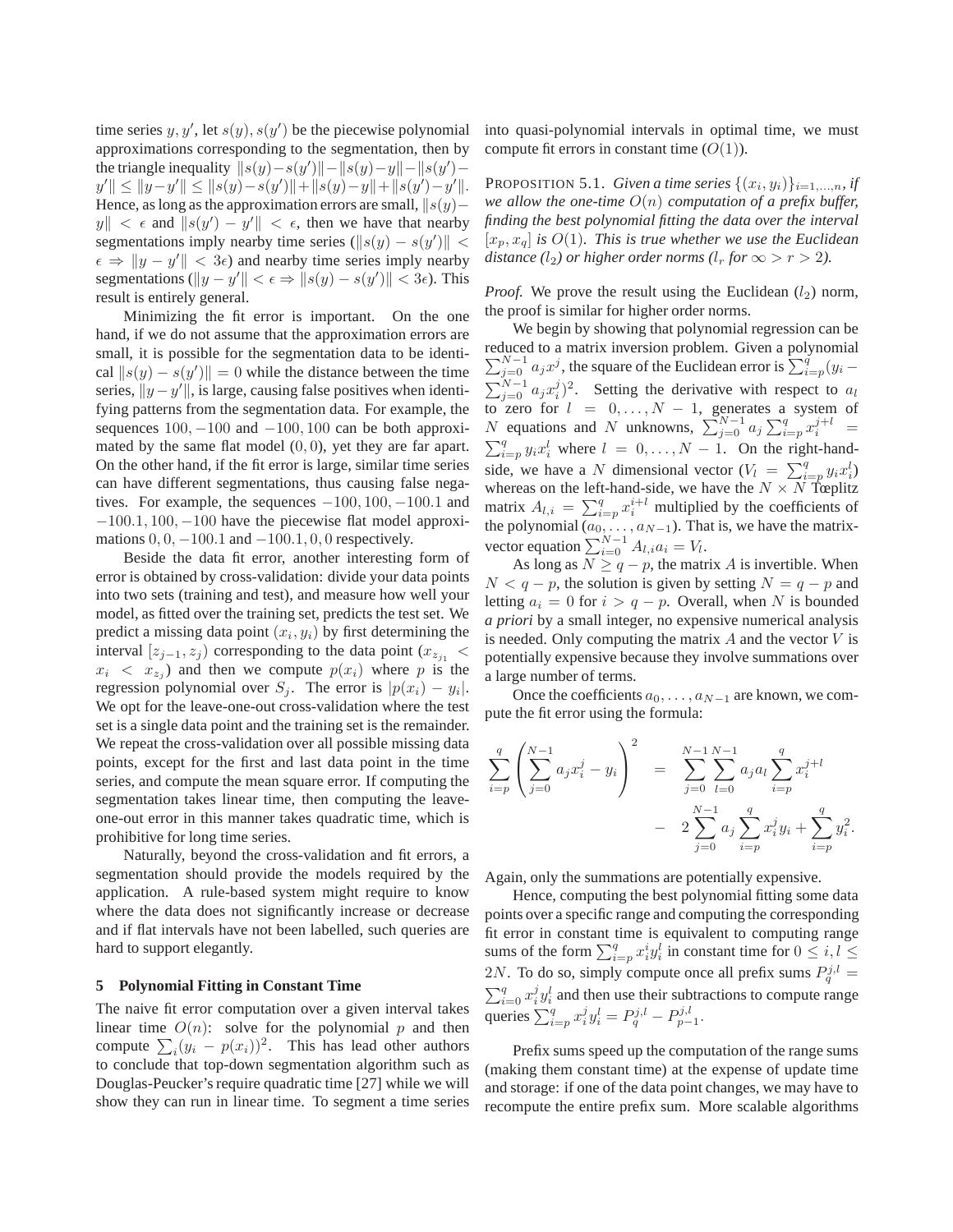Table 2: Accuracy of the polynomial fitting in constant time using 32 bits and 64 bits floating point numbers respectively. We give the worse percentage of error over 1000 runs using uniformly distributed white noise ( $n = 200$ ). The domain ranges from  $x = 0$  to  $x = 199$  and we compute the fit error over the interval [180, 185).

|                             | 32 bits              | 64 bits                          |
|-----------------------------|----------------------|----------------------------------|
| $N = 1 (y = b)$             | $7 \times 10^{-3}$ % | $1 \times \overline{10^{-11}\%}$ |
| $N = 2 (y = ax + b)$        | .5%                  | $6 \times 10^{-9}$ %             |
| $N = 3 (y = ax^2 + bx + c)$ | 240%                 | $3 \times 10^{-3}$ %             |

are possible if the time series are dynamic [31]. Computing the needed prefix sums is only done once in linear time and requires  $(N^2 + N + 1)n$  units of storage (6n units when  $N = 2$ ). For most practical purposes, we argue that we will soon have infinite storage so that trading storage for speed is a good choice. It is also possible to use less storage [33].

When using floating point values, the prefix sum approach causes a loss in numerical accuracy which becomes significant if x or y values grow large and  $N > 2$  (see Table 2). When  $N = 1$  (constant polynomials), 32 bits floating point numbers are sufficient, but for  $N \geq 2$ , 64 bits is required. In this paper, we are not interested in higher order polynomials and choosing  $N = 2$  is sufficient.

### **6 Optimal Adaptive Segmentation**

An algorithm is optimal, if it can find a segmentation with minimal error given a model complexity  $k$ . Since we can compute best fit error in constant time for arbitrary polynomials, a dynamic programming algorithm computes the optimal adaptive segmentation in time  $O(n^2 Nk)$  where N is the upper bound on the polynomial degrees. Unfortunately, if  $N \geq 2$ , this result does not hold in practice with 32 bits floating point numbers (see Table 2).

We improve over the classical approach [7] because we allow the polynomial degree of each interval to vary. In the tradition of dynamic programming [30, pages 261–265], in a first stage, we compute the optimal cost matrix  $(R)$ :  $R_{r,p}$  is the minimal segmentation cost of the time interval  $[x_0, x_p)$ using a model complexity of r. If  $E(p, q, d)$  is the fit error of a polynomial of degree d over the time interval  $[x_p, x_q)$ , computable in time  $O(1)$  by proposition 5.1, then

$$
R_{r,q} = \min_{0 \le p \le q, 0 \le d < N} R_{r-1-d,p} + E(p,q,d)
$$

with the convention that  $R_{r-1-d,p}$  is infinite when  $r-1$  –  $d < 0$  except for  $R_{-1,0} = 0$ . Because computing  $R_{r,q}$ only requires knowledge of the prior rows,  $R_{r'}$ , for  $r' < r$ , we can compute  $R$  row-by-row starting with the first row

(see Algorithm 1). Once we have computed the  $r \times n + 1$ matrix, we reconstruct the optimal solution with a simple  $O(k)$  algorithm (see Algorithm 2) using matrices D and P storing respectively the best segmentation points and the best degrees.

**Algorithm 1** First part of dynamic programming algorithm for optimal adaptive segmentation of time series into intervals having degree  $0, \ldots, N - 1$ .

- 1: **INPUT:** Time Series  $(x_i, y_i)$  of length n
- 2: **INPUT:** Model Complexity  $k$  and maximum degree  $N$  $(N = 2 \Rightarrow$  constant and linear)
- 3: **INPUT:** Function  $E(p, q, d)$  computing fit error with poly. of degree d in range  $[x_p, x_q)$  (constant time)
- 4:  $R, D, P \leftarrow k \times n + 1$  matrices (initialized at 0)
- 5: **for**  $r \in \{0, ..., k-1\}$  **do**
- 6:  $\{r \text{ scans the rows of the matrices}\}$
- 7: **for**  $q \in \{0, ..., n\}$  **do**
- 8:  ${q}$  scans the columns of the matrices }
- 9: Find a minimum of  $R_{r-1-d,p}+E(p,q,d)$  and store its value in  $R_{r,q}$ , and the corresponding  $d, p$  tuple in  $D_{r,q}, P_{r,q}$  for  $0 \leq d \leq \min(r+1, N)$  and  $0 \leq p \leq q + 1$  with the convention that R is  $\infty$ on negative rows except for  $R_{-1,0} = 0$ .
- 10: **RETURN** cost matrix R, degree matrix D, segmentation points matrix P

**Algorithm 2** Second part of dynamic programming algorithm for optimal adaptive segmentation.

- 1: **INPUT:**  $k \times n + 1$  matrices R, D, P from dynamic programming algo.
- 2:  $x \leftarrow n$
- 3:  $s$  ← empty list
- 4: **while**  $r \geq 0$  **do**
- 5:  $p \leftarrow P_{r,x}$
- 6:  $d \leftarrow D_{r,x}$
- 7:  $r \leftarrow r d + 1$
- 8: append interval from  $p$  to  $x$  having degree  $d$  to  $s$

9:  $x \leftarrow p$ 

10: **RETURN** optimal segmentation s

## **7 Piecewise Linear or Constant Top-Down Heuristics**

Computing optimal segmentations with dynamic programming is  $\Omega(n^2)$  which is not practical when the size of the time series is large. Many efficient online approximate algorithms are based on greedy strategies. Unfortunately, for small model complexities, popular heuristics run in quadratic time  $(O(n^2))$  [27]. Nevertheless, when the desired model complexity is small, a particularly effective heuristic is the top-down segmentation which proceeds as follows: starting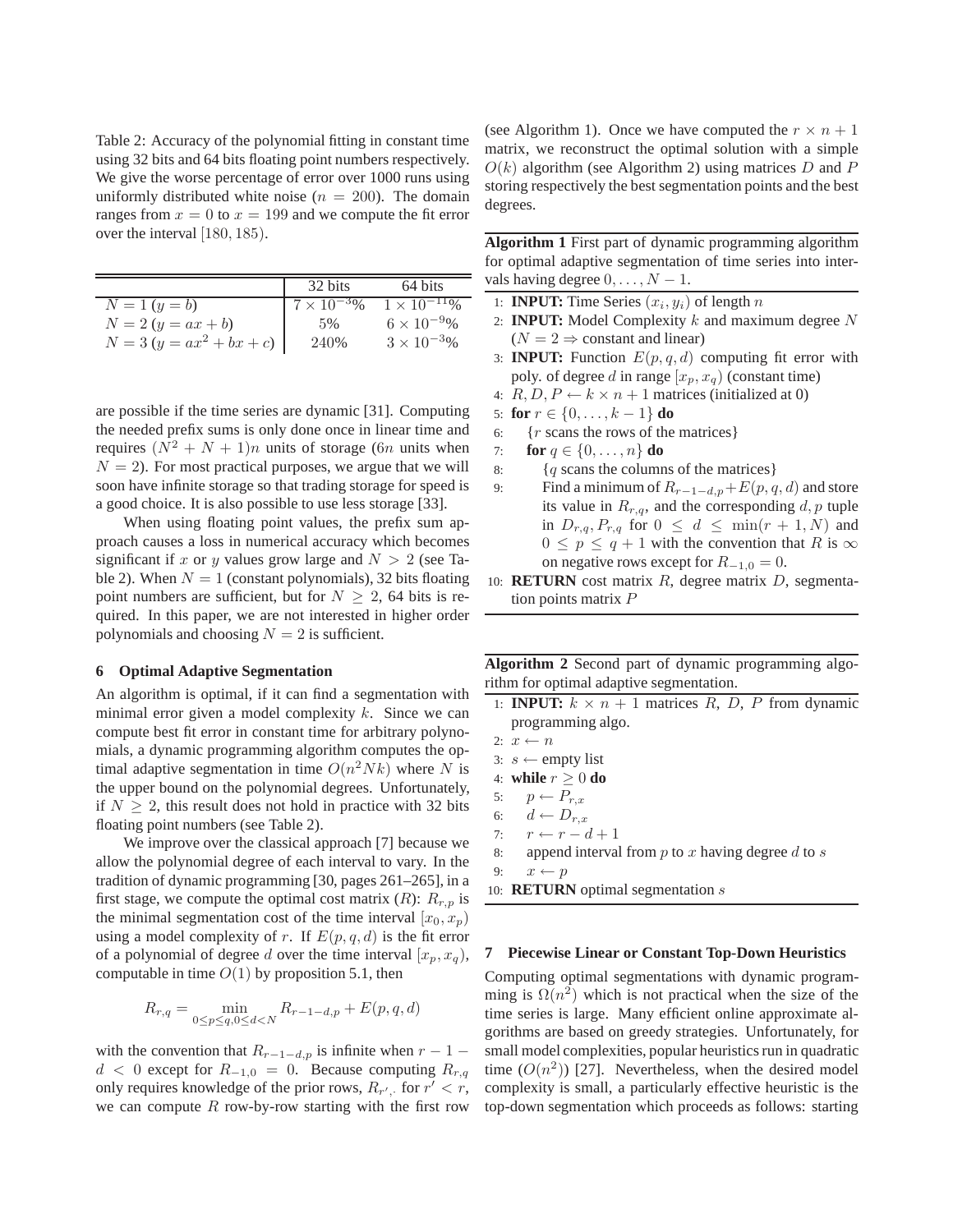with a simple segmentation, we further segment the worst interval, and so on, until we exhaust the budget. Keogh *et al.* [27] state that this algorithm has been independently discovered in the seventies and is known by several name: Douglas-Peucker algorithm, Ramers algorithm, or Iterative End-Points Fits. In theory, Algorithm 3 computes the topdown segmentation, using polynomial regression of any degree, in time  $O(kn)$  where k is the model complexity, by using fit error computation in constant time. In practice, our implementation only works reliably for  $d = 0$  or  $d = 1$  using 64 bits floating point numbers. The piecewise constant  $(d = 0)$  and piecewise linear  $(d = 1)$  cases are referred to as the "top-down constant" and "top-down linear" heuristics respectively.

**Algorithm 3** Top-Down Heuristic.

**INPUT:** Time Series  $(x_i, y_i)$  of length n **INPUT:** Polynomial degree  $d$  ( $d = 0$ ,  $d = 1$ , etc.) and model complexity k **INPUT:** Function  $E(p, q)$  computing fit error with poly. in range  $[x_p, x_q)$ S empty list  $S \leftarrow (0, n, E(0, n))$  $b \leftarrow k - d$ **while**  $b - d \geq 0$  **do** find tuple  $(i, j, \epsilon)$  in S with maximum last entry find minimum of  $E(i, l) + E(l, j)$  for  $l = i + 1, \ldots, j$ remove tuple  $(i, j, \epsilon)$  from S insert tuples  $(i, l, E(i, l))$  and  $(l, j, E(l, j))$  in S  $b \leftarrow b - d$ S contains the segmentation

# **8 Adaptive Top-Down Segmentation**

Our linear time adaptive segmentation heuristic is based on the observation that a linear interval can be replaced by two constant intervals without model complexity increase. After applying the top-down linear heuristic from the previous section (see Algorithm 3), we optimally subdivide each interval once with intervals having fewer regressors (such as constant) but the same total model complexity. The computational complexity is the same,  $O((k + 1)n)$ . The result is Algorithm 4 as illustrated by Fig. 3. In practice, we first apply the top-down linear heuristic and then we seek to split the linear intervals into two constant intervals.

Because the algorithm only splits an interval if the fit error can be reduced, it is guaranteed not to degrade the fit error. However, improving the fit error is not, in itself, desirable unless we can also ensure we do not increase the cross-validation error.

An alternative strategy is to proceed from the top-down constant heuristic and try to merge constant intervals into linear intervals. We chose not to report our experiments with



Figure 3: Adaptive Top-Down Segmentation: initially, we compute a piecewise linear segmentation, then we further subdivide some intervals into constant intervals.

this alternative since, over our data sets, it gives worse results and is slower than all other heuristics.

### **9 Implementation and Testing**

Using a Linux platform, we implemented our algorithms in C++ using GNU GCC 3.4 and flag "-O2". Intervals are stored in an STL *list* object. Source code is available from the author. Experiments run on a PC with an AMD Athlon 64 (2 GHZ) CPU and enough internal memory so that no disk paging is observed.

Using ECG data and various number of data points, we benchmark the optimal algorithm, using dynamic programming, against the adaptive top-down heuristic: Fig. 4 demonstrates that the quadratic time nature of the dynamic programming solution is quite prevalent ( $t \approx n^2/50000$  seconds) making it unusable in all but toy cases, despite a C++ implementation: nearly a full year would be required to optimally segment a time series with 1 million data points! Even if we record only one data point every second for an hour, we still generate 3,600 data points which would require about 4 minutes to segment! Computing the leave-one-out error of a quadratic time segmentation algorithm requires cubic time: to process the numerous time series we chose for this paper, days of processing are required.

We observed empirically that the timings are not sensitive to the data source. The difference in execution time of the various heuristics is negligible (under 15%): our implementation of the adaptive heuristic is not significantly more expensive than the top-down linear heuristic because its additional step, where constant intervals are created out of lin-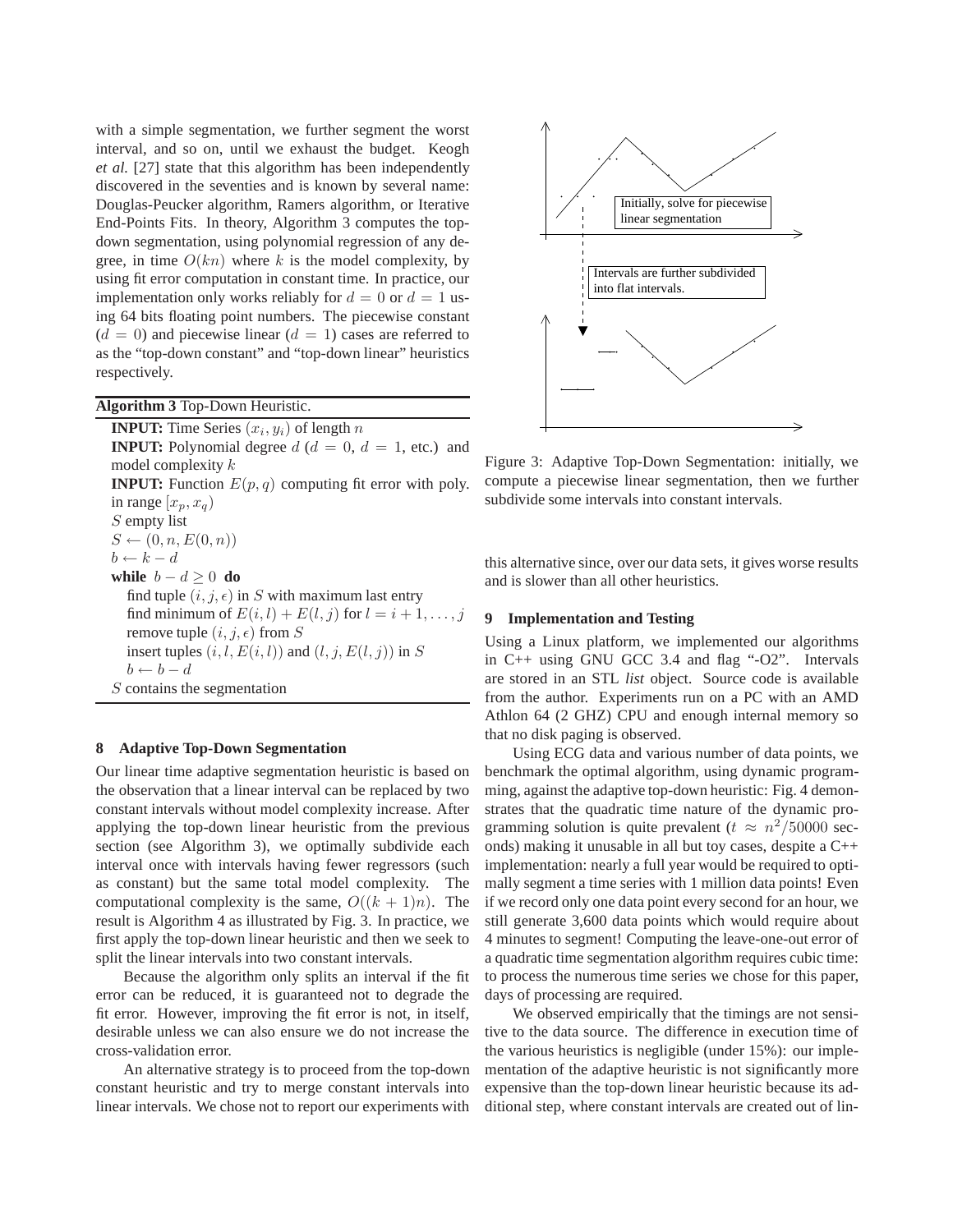**Algorithm 4** Adaptive Top-Down Heuristic.

**INPUT:** Time Series  $(x_i, y_i)$  of length n **INPUT:** Bound on Polynomial degree N and model complexity  $k$ **INPUT:** Function  $E(p, q, d)$  computing fit error with poly. in range  $[x_p, x_q]$ S empty list  $d \leftarrow N - 1$  $S \leftarrow (0, n, d, E(0, n, d))$  $b \leftarrow k - d$ **while**  $b - d \geq 0$  **do** find tuple  $(i, j, d, \epsilon)$  in S with maximum last entry find minimum of  $E(i, l, d) + E(l, j, d)$  for  $l = i +$  $1, \ldots, j$ remove tuple  $(i, j, \epsilon)$  from S insert tuples  $(i, l, d, E(i, l, d))$  and  $(l, j, d, E(l, j, d))$  in S  $b \leftarrow b - d$ **for** tuple  $(i, j, q, \epsilon)$  in S **do** find minimum m of  $E(i, l, d') + E(l, j, q - d' - 1)$  for  $l = i + 1, \ldots, j$  and  $0 \le d' \le q - 1$ **if**  $m < \epsilon$  **then** remove tuple  $(i, j, q, \epsilon)$  from S insert tuples  $(i, l, d', E(i, l, d'))$  and  $(l, j, q - d' 1, E(l, j, q - d' - 1))$  in S  $S$  contains the segmentation

ear ones, can be efficiently written as a simple sequential scan over the time series. To verify the scalability, we generated random walk time series of various length with fixed model complexity ( $k = 20$ ), see Fig. 5.

# **10 Random Time Series and Segmentation**

Intuitively, adaptive algorithms over purely random data are wasteful. To verify this intuition, we generated 10 sequences of Gaussian random noise ( $n = 200$ ): each data point takes on a value according to a normal distribution ( $\mu = 0, \sigma = 1$ ). The average leave-one-out error is presented in Table 3 (top) with model complexity  $k = 10, 20, 30$ . As expected, the adaptive heuristic shows a slightly worse cross-validation error. However, this is compensated by a slightly better fit error (5%) when compared with the top-down linear heuristic (Fig. 6). On this same figure, we also compare the dynamic programming solution which shows a 10% reduction in fit error for all three models (adaptive, linear, constant/flat), for twice the running time (Fig. 4). The relative errors are not sensitive to the model complexity.

Many chaotic processes such as stock prices are sometimes described as random walk. Unlike white noise, the value of a given data point depends on its neighbors. We generated 10 sequences of Gaussian random walks ( $n = 200$ ): starting at the value 0, each data point takes on the value



Figure 4: Adaptive Segmentation Timings: Time in seconds versus the number of data points using ECG data. We compare the optimal dynamic programming solution with the top-down heuristic  $(k = 20)$ .



Figure 5: Heuristics timings using random walk data: Time in seconds versus the number of data points  $(k = 20)$ .



Figure 6: Average Euclidean  $(l_2 \text{ norm})$  fit error over synthetic white noise data.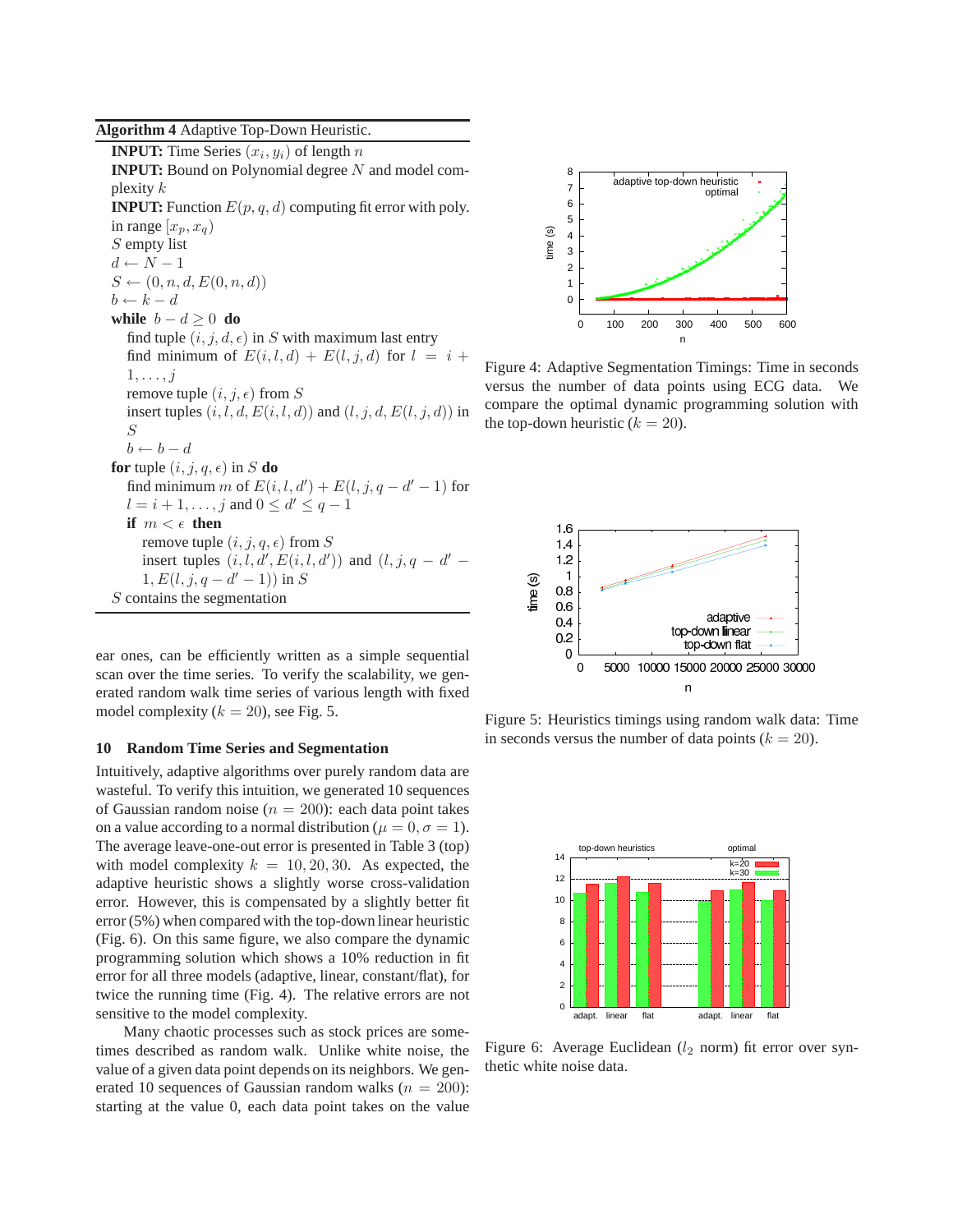

Figure 7: Average Euclidean  $(l_2 \text{ norm})$  fit error over synthetic random walk data.

Table 3: Leave-one-out cross-validation error for top-down heuristics on 10 sequences of Gaussian white noise (top) and random walks (bottom) ( $n = 200$ ) for various model complexities  $(k)$ 

| white noise  | adaptive | linear | constant | linear/adaptive |
|--------------|----------|--------|----------|-----------------|
| $k=10$       | 1.07     | 1.05   | 1.06     | 98%             |
| $k=20$       | 1.21     | 1.17   | 1.14     | 97%             |
| $k=30$       | 1.20     | 1.17   | 1.16     | 98%             |
|              |          |        |          |                 |
| random walks | adaptive | linear | constant | linear/adaptive |
| $k=10$       | 1.43     | 1.51   | 1.43     | 106%            |
| $k=20$       | 1.16     | 1.21   | 1.19     | 104%            |

 $y_i = y_{i-1} + N(0, 1)$  where  $N(0, 1)$  is a value from a normal distribution ( $\mu = 0, \sigma = 1$ ). The results are presented in Table 3 (bottom) and Fig. 7. The adaptive algorithm improves the leave-one-out error (3%–6%) and the fit error ( $\approx 13\%$ ) over the top-down linear heuristic. Again, the optimal algorithms improve over the heuristics by approximately 10% and the model complexity does not change the relative errors.

#### **11 Stock Market Prices and Segmentation**

Creating, searching and identifying stock market patterns is sometimes done using segmentation algorithms [48]. Keogh and Kasetty suggest [28] that stock market data is indistinguishable from random walks. If so, the good results from the previous section should carry over. However, the random walk model has been strongly rejected using variance estimators [36]. Moreover, Sornette [41] claims stock markets are akin to physical systems and can be predicted.

Many financial market experts look for patterns and trends in the historical stock market prices, and this approach is called "technical analysis" or "charting" [4, 6, 15]. If you take into account "structural breaks," some stock market prices have detectable locally stationary trends [13]. De-



Figure 8: Average Euclidean  $(l_2 \text{ norm})$  fit error over 14 different stock prices, for each stock, the error was normalized  $(1$  = optimal adaptive segmentation). The complexity is set at 20  $(k = 20)$  but relative results are not sensitive to the complexity.

spite some controversy, technical analysis is a Data Mining topic [44, 20, 26].

We segmented daily stock prices from dozens of companies [1]. Ignoring stock splits, we pick the first 200 trading days of each stock or index. The model complexity varies  $k = 10, 20, 30$  so that the number of intervals can range from 5 to 30. We compute the segmentation error using 3 topdown heuristics: adaptive, linear and constant (see Table 4 for some of the result). As expected, the adaptive heuristic is more accurate than the top-down linear heuristic (the gains are between 4% and 11%). The leave-one-out crossvalidation error is improved with the adaptive heuristic when the model complexity is small. The relative fit error is not sensitive to the model complexity. We observed similar results using other stocks. These results are consistent with our synthetic random walks results. Using all of the historical data available, we plot the 3 segmentations for Microsoft stock prices (see Fig. 9). The line is the regression polynomial over each interval and only 150 data points out of 5,029 are shown to avoid clutter. Fig. 8 shows the average fit error for all 3 segmentation models: in order to average the results, we first normalized the errors of each stock so that the optimal adaptive is 1.0. These results are consistent with the random walk results (see Fig. 7) and they indicate that the adaptive model is a better choice than the piecewise linear model.

#### **12 ECGs and Segmentation**

Electrocardiograms (ECGs) are records of the electrical voltage in the heart. They are one of the primary tool in screening and diagnosis of cardiovascular diseases. The resulting time series are nearly periodic with several commonly identifiable extrema per pulse including reference points P, Q, R, S, and T (see Fig. 10). Each one of the extrema has some importance: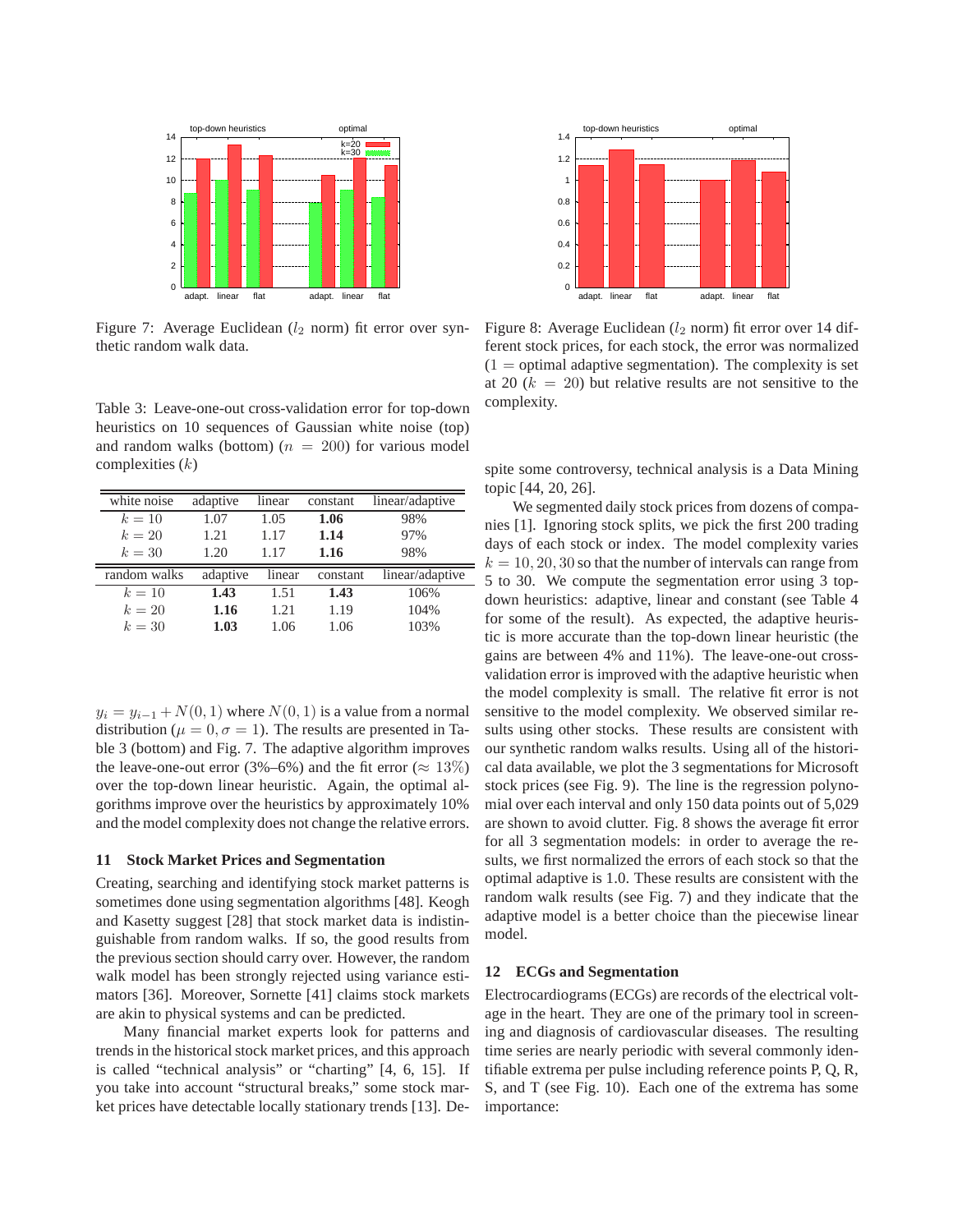|                  |            | fit error |          |                 |            | leave one out error |          |                 |
|------------------|------------|-----------|----------|-----------------|------------|---------------------|----------|-----------------|
|                  | adaptative | linear    | constant | linear/adaptive | adaptative | linear              | constant | linear/adaptive |
| Google           | 79.3       | 87.6      | 88.1     | 110%            | 2.6        | 2.7                 | 2.8      | 104%            |
| Sun Microsystems | 23.1       | 26.5      | 21.7     | 115%            | 1.5        | 1.5                 | 1.4      | 100%            |
| Microsoft        | 14.4       | 15.5      | 15.5     | 108%            | 1.1        | 1.1                 | 1.1      | 100%            |
| Adobe            | 15.3       | 16.4      | 14.7     | 107%            | 1.1        | 1.1                 | 1.2      | 100%            |
| ATI              | 8.6        | 9.5       | 8.1      | 110%            | 0.8        | 0.9                 | 0.8      | 113%            |
| Autodesk         | 9.8        | 10.9      | 10.4     | 111%            | 0.9        | 0.9                 | 0.9      | 100%            |
| Conexant         | 32.6       | 34.4      | 32.6     | 106%            | 1.7        | 1.7                 | 1.7      | 100%            |
| Hyperion         | 39.0       | 41.4      | 38.9     | 106%            | 1.9        | 2.0                 | 1.7      | 105%            |
| Logitech         | 6.7        | 8.0       | 6.3      | 119%            | 0.7        | 0.8                 | 0.7      | 114%            |
| NVidia           | 13.4       | 15.2      | 12.4     | 113%            | 1.0        | 1.1                 | 1.0      | 110%            |
| Palm             | 51.7       | 54.2      | 48.2     | 105%            | 1.9        | 2.0                 | 2.0      | 105%            |
| RedHat           | 125.2      | 147.3     | 145.3    | 118%            | 3.7        | 3.9                 | 3.7      | 105%            |
| <b>RSA</b>       | 17.1       | 19.3      | 15.1     | 113%            | 1.3        | 1.3                 | 1.3      | 100%            |
| Sandisk          | 13.6       | 15.6      | 12.1     | 115%            | 1.1        | 1.1                 | 1.0      | 100%            |
| Google           | 52.1       | 59.1      | 52.2     | 113%            | 2.3        | 2.4                 | 2.4      | 104%            |
| Sun Microsystems | 13.9       | 16.5      | 13.8     | 119%            | 1.4        | 1.4                 | 1.4      | 100%            |
| Microsoft        | 10.5       | 12.3      | 11.1     | 117%            | 1.0        | 1.1                 | 1.0      | 110%            |
| Adobe            | 8.5        | 9.4       | 8.3      | 111%            | 1.1        | 1.0                 | 1.1      | 91%             |
| <b>ATI</b>       | 5.2        | 6.1       | 5.1      | 117%            | 0.7        | 0.7                 | 0.7      | 100%            |
| Autodesk         | 6.5        | 7.2       | 6.2      | 111%            | 0.8        | 0.8                 | 0.8      | 100%            |
| Conexant         | 21.0       | 22.3      | 21.8     | 106%            | 1.4        | 1.4                 | 1.5      | 100%            |
| Hyperion         | 26.0       | 29.6      | 27.7     | 114%            | 1.8        | 1.8                 | 1.7      | 100%            |
| Logitech         | 4.2        | 4.9       | 4.2      | 117%            | 0.7        | 0.7                 | 0.7      | 100%            |
| NVidia           | 9.1        | 10.7      | 9.1      | 118%            | 0.9        | 1.0                 | 1.0      | 111%            |
| Palm             | 33.8       | 35.2      | 31.8     | 104%            | 1.9        | 1.9                 | 1.8      | 100%            |
| RedHat           | 77.7       | 88.2      | 82.8     | 114%            | 3.6        | 3.6                 | 3.5      | 100%            |
| <b>RSA</b>       | 9.8        | 10.6      | 10.9     | 108%            | 1.2        | 1.1                 | 1.2      | 92%             |
| Sandisk          | 9.0        | 10.6      | 8.5      | 118%            | 1.0        | 1.0                 | 0.9      | 100%            |
| Google           | 37.3       | 42.7      | 39.5     | 114%            | 2.2        | 2.2                 | 2.3      | 100%            |
| Sun Microsystems | 11.7       | 13.2      | 11.6     | 113%            | 1.4        | 1.4                 | 1.4      | 100%            |
| Microsoft        | 7.5        | 9.2       | 8.4      | 123%            | 1.0        | 1.0                 | 1.0      | 100%            |
| Adobe            | 6.2        | 6.8       | 6.2      | 110%            | 1.0        | 0.9                 | 1.0      | 90%             |
| ATI              | 3.6        | 4.5       | 3.7      | 125%            | 0.7        | 0.7                 | 0.7      | 100%            |
| Autodesk         | 4.7        | 5.5       | 4.9      | 117%            | 0.8        | 0.7                 | 0.8      | 87%             |
| Conexant         | 16.6       | 17.6      | 15.9     | 106%            | 1.4        | 1.4                 | 1.4      | 100%            |
| Hyperion         | 18.9       | 21.5      | 18.4     | 114%            | 1.7        | 1.7                 | 1.6      | 100%            |
| Logitech         | 3.2        | 3.7       | 3.1      | 116%            | 0.7        | 0.6                 | 0.7      | 86%             |
| NVidia           | 6.9        | 8.6       | 6.9      | 125%            | 0.9        | 0.9                 | 0.9      | 100%            |
| Palm             | 24.5       | 25.9      | 22.5     | 106%            | 1.8        | 1.8                 | 1.8      | 100%            |
| RedHat           | 58.1       | 65.2      | 58.3     | 112%            | 3.8        | 3.8                 | 3.6      | 100%            |
| <b>RSA</b>       | $\bf 7.1$  | 8.7       | 7.3      | 123%            | 1.2        | 1.2                 | 1.2      | 100%            |
| Sandisk          | 6.5        | 7.6       | 6.4      | 117%            | 1.0        | 1.0                 | 0.9      | 100%            |

Table 4: Euclidean segmentation error ( $l_2$  norm) and cross-validation error for  $k = 10, 20, 30$ : lower is better.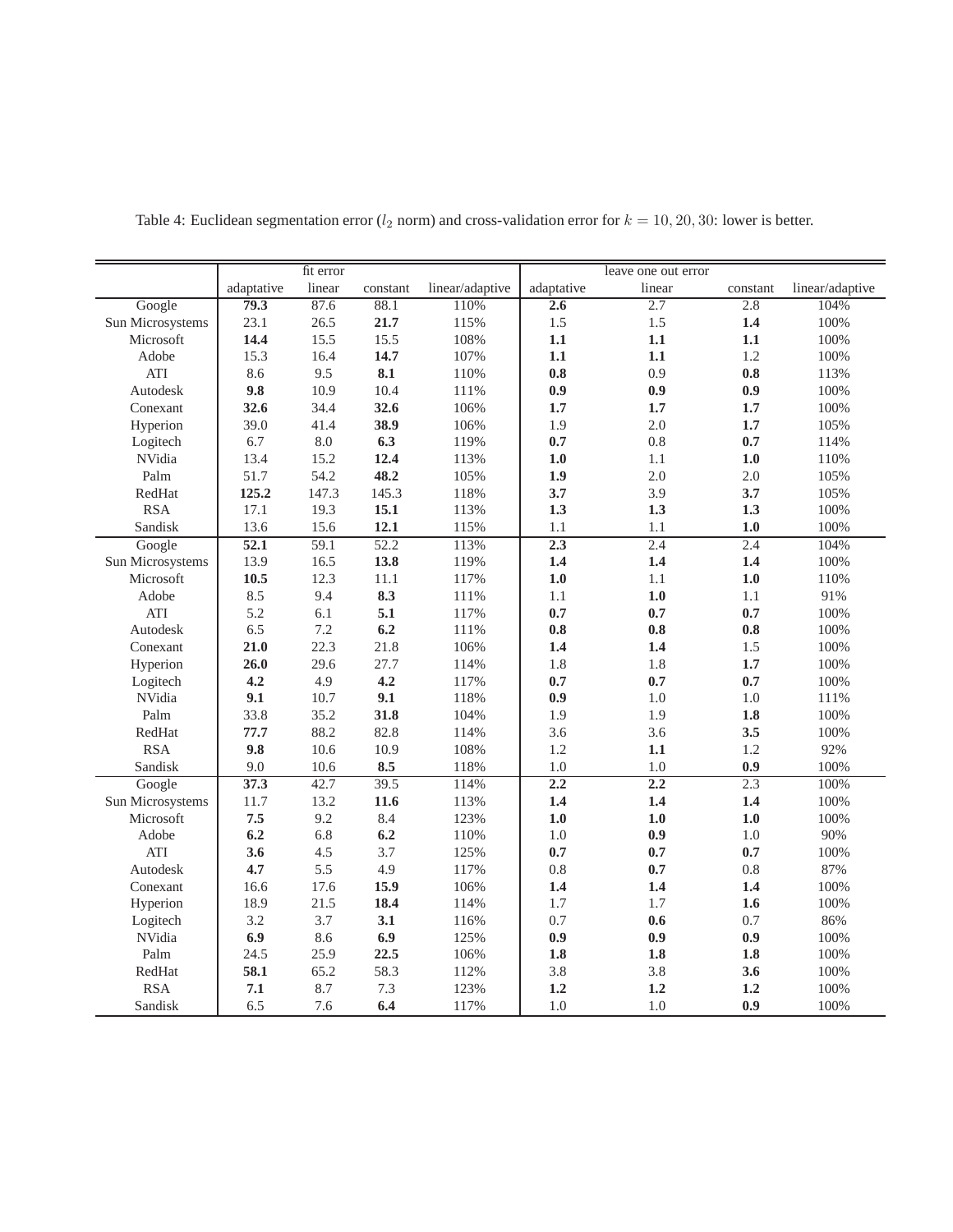

Figure 9: Microsoft historical daily stock prices (close) segmented by the adaptive top-down (top), linear top-down (middle), and constant top-down (bottom) heuristics. **For clarity, only 150 data points out of 5,029 are shown.**



Figure 10: A typical ECG pulse with PQRST reference points.



- a missing P extrema may indicate arrhythmia (abnormal heart rhythms);
- a large Q value may be a sign of scarring;
- the somewhat flat region between the S and T points is called the ST segment and its level is an indicator of ischemia [34].

ECG segmentation models, including the piecewise linear model [43, 47], are used for compression, monitoring or diagnosis.

We use ECG samples from the MIT-BIH Arrhythmia Database [22]. The signals are recorded at a sampling rate of 360 samples per second with 11 bits resolution. Prior to segmentation, we choose time intervals spanning 300 samples (nearly 1 second) centered around the QRS complex. We select 5 such intervals by a moving window in the files of 6 different patients ("100.dat", "101.dat", "102.dat", "103.dat", "104.dat", "105.dat"). The model complexity varies  $k = 10, 20, 30$ .

The segmentation error as well as the leave-one-out error are given in Table 5 for each patient and they are plotted in Fig. 11 in aggregated form, including the optimal errors. With the same model complexity, the adaptive top-down heuristic is better than the linear top-down heuristic (>5%), but more importantly, we reduce the leave-one-out crossvalidation error as well for small model complexities. As the model complexity increases, the adaptive model eventually has a slightly worse cross-validation error. Unlike for

Figure 11: Average Euclidean  $(l_2 \text{ norm})$  fit error over ECGs for 6 different patients.

the random walk and stock market data, the piecewise constant model is no longer competitive in this case. The optimal solution, in this case, is far more competitive with an improvement of approximately 30% of the heuristics, but the relative results are the same.

# **13 Conclusion and Future Work**

We argue that if one requires a multimodel segmentation including flat and linear intervals, it is better to segment accordingly instead of post-processing a piecewise linear segmentation. Mixing drastically different interval models (monotonic and linear) and offering richer, more flexible segmentation models remains an important open problem.

To ease comparisons accross different models, we propose a simple complexity model based on counting the number of regressors. As supporting evidence that mixed models are competitive, we consistently improved the accuracy by 5% and 13% respectively without increasing the crossvalidation error over white noise and random walk data. Moreover, whether we consider stock market prices of ECG data, for small model complexity, the adaptive top-down heuristic is noticeably better than the commonly used topdown linear heuristic. The adaptive segmentation heuristic is not significantly harder to implement nor slower than the top-down linear heuristic.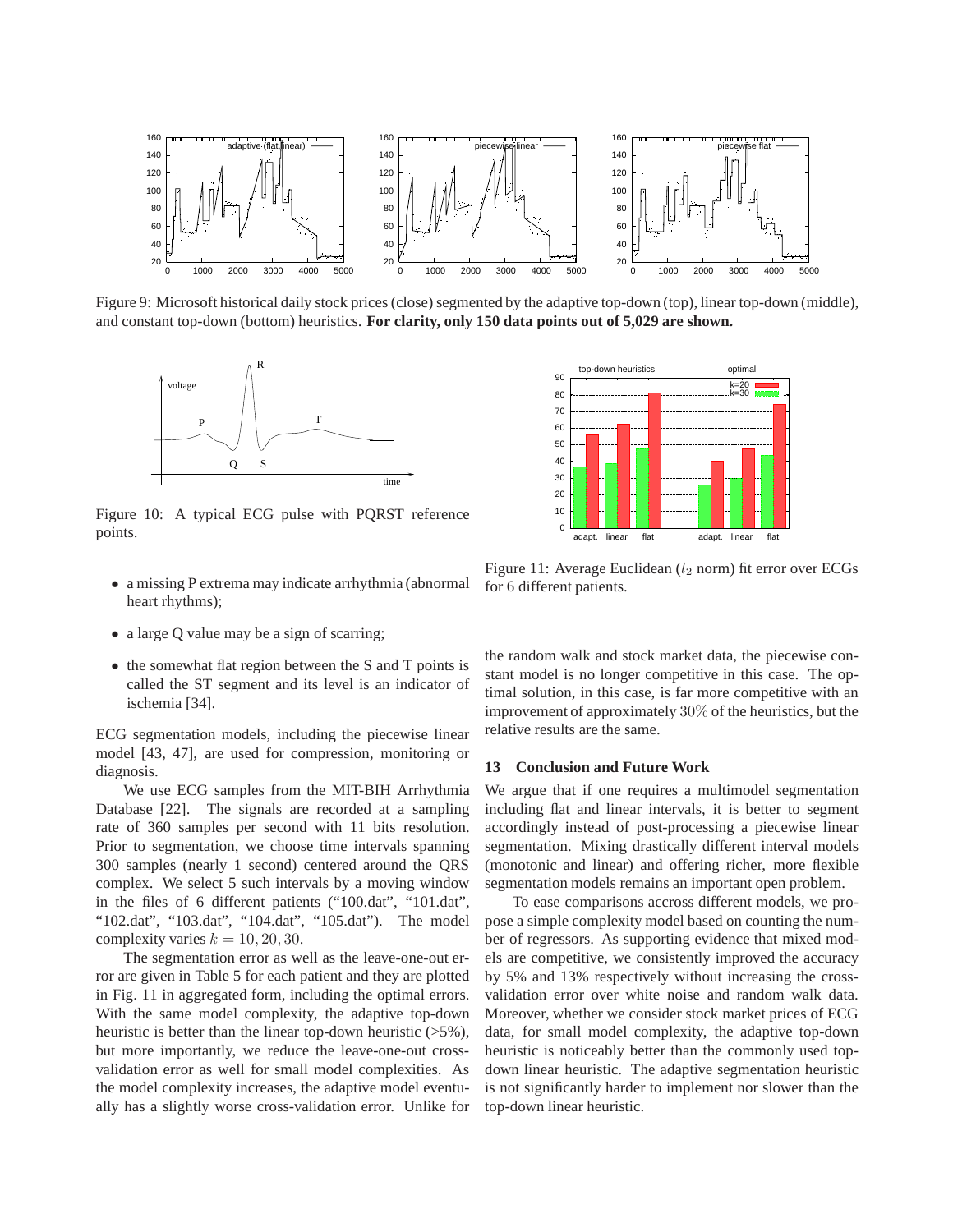Table 5: Comparison of top-down heuristics on ECG data  $(n = 200)$  for various model complexities: segmentation error and leave-one-out cross-validation error.

Fit error for  $k = 10, 20, 30$ .

| patient | adaptive                                   | linear           | constant         | linear/adaptive |
|---------|--------------------------------------------|------------------|------------------|-----------------|
| 100     | 99.0                                       | 110.0            | 116.2            | 111%            |
| 101     | 142.2                                      | 185.4            | 148.7            | 130%            |
| 102     | 87.6                                       | 114.7            | 99.9             | 131%            |
| 103     | 215.5                                      | 300.3            | 252.0            | 139%            |
| 104     | 124.8                                      | 153.1            | 170.2            | 123%            |
| 105     | 178.5                                      | 252.1            | 195.3            | 141%            |
| average | 141.3                                      | 185.9            | 163.7            | 132%            |
| 100     | 46.8                                       | 53.1             | 53.3             | 113%            |
| 101     | 55.0                                       | 65.3             | 69.6             | 119%            |
| 102     | 42.2                                       | 48.0             | 50.2             | 114%            |
| 103     | 88.1                                       | 94.4             | 131.3            | 107%            |
| 104     | 53.4                                       | 53.4             | 84.1             | 100%            |
| 105     | 52.4                                       | 61.7             | 97.4             | 118%            |
| average | 56.3                                       | 62.6             | 81.0             | 111%            |
| 100     | 33.5                                       | 34.6             | 34.8             | 103%            |
| 101     | 32.5                                       | 33.6             | 40.8             | 103%            |
| 102     | 30.0                                       | 32.4             | 35.3             | 108%            |
| 103     | 59.8                                       | 63.7             | 66.5             | 107%            |
| 104     | 29.9                                       | 30.3             | 48.0             | 101%            |
| 105     | 35.6                                       | 37.7             | 60.2             | 106%            |
| average | 36.9                                       | 38.7             | 47.6             | 105%            |
|         | Leave-one-out error for $k = 10, 20, 30$ . |                  |                  |                 |
| patient | adaptive                                   | linear           | constant         | linear/adaptive |
| 100     | 3.2                                        | 3.3              | 3.7              | 103%            |
| 101     | 3.8                                        | 4.5              | 4.3              | 118%            |
| 102     | 4.0                                        | 4.1              | 3.5              | 102%            |
| 103     | 4.6                                        | 5.7              | 5.5              | 124%            |
| 104     | 4.3                                        | 4.1              | 4.3              | 95%             |
| 105     | 3.6                                        | 4.2              | 4.5              | 117%            |
| average | $\overline{3.9}$                           | 4.3              | 4.3              | 110%            |
| 100     | $\overline{2.8}$                           | $\overline{2.8}$ | $\overline{3.5}$ | 100%            |
| 101     | 3.3                                        | 3.3              | 3.6              | 100%            |
| 102     | 3.3                                        | 3.0              | 3.4              | 91%             |
| 103     | 2.9                                        | 3.1              | 4.7              | 107%            |
| 104     | 3.8                                        | 3.8              | 3.6              | 100%            |
| 105     | 2.4                                        | 2.5              | 3.6              | 104%            |
| average | $\overline{3.1}$                           | $\overline{3.1}$ | 3.7              | 100%            |
| 100     | $\overline{2.8}$                           | 2.2              | 3.3              | 79%             |
| 101     | 2.9                                        | 2.9              | 3.6              | 100%            |
| 102     | 3.3                                        | 2.9              | 3.3              | 88%             |
| 103     | 3.7                                        | 3.1              | 4.4              | 84%             |
| 104     | 3.2                                        | 3.2              | 3.5              | 100%            |
| 105     | 2.1                                        | 2.1              | 3.4              | 100%            |
| average | $\overline{3.0}$                           | 2.7              | $\overline{3.6}$ | 90%             |

We proved that optimal adaptive time series segmentations can be computed in quadratic time, when the model complexity and the polynomial degree are small. However, despite this low complexity, optimal segmentation by dynamic programming is not an option for real-world time series (see Fig. 4). With reason, some researchers go as far as not even discussing dynamic programming as an alternative [27]. In turn, we have shown that adaptive top-down heuristics can be implemented in linear time after the linear time computation of a buffer. In our experiments, for a small model complexity, the top-down heuristics are competitive with the dynamic programming alternative which sometimes offer small gains (10%).

Future work will investigate real-time processing for online applications such as high frequency trading [48] and live patient monitoring. An "amnesic" approach should be tested [39].

# **14 Acknowledgments**

The author wishes to thank Owen Kaser of UNB, Martin Brooks of NRC, and Will Fitzgerald of NASA Ames for their insightful comments.

# **References**

- [1] Yahoo! Finance. last accessed June, 2006.
- [2] S. Abiteboul, R. Agrawal, et al. The Lowell Database Research Self Assessment. Technical report, Microsoft, 2003.
- [3] D. M. Allen. The Relationship between Variable Selection and Data Agumentation and a Method for Prediction. *Technometrics*, 16(1):125–127, 1974.
- [4] S. Anand, W.-N. Chin, and S.-C. Khoo. Charting patterns on price history. In *ICFP'01*, pages 134–145, New York, NY, USA, 2001. ACM Press.
- [5] C. G. F. Atkeson, A. W. F. Moore, and S. F. Schaal. Locally Weighted Learning. *Artificial Intelligence Review*, 11(1):11– 73, 1997.
- [6] R. Balvers, Y. Wu, and E. Gilliland. Mean reversion across national stock markets and parametric contrarian investment strategies. *Journal of Finance*, 55:745–772, 2000.
- [7] R. Bellman and R. Roth. Curve fitting by segmented straight lines. *J. Am. Stat. Assoc.*, 64:1079–1084, 1969.
- [8] M. Birattari, G. Bontempi, and H. Bersini. Lazy learning for modeling and control design. *Int. J. of Control*, 72:643–658, 1999.
- [9] H. J. Breaux. A modification of Efroymson's technique for stepwise regression analysis. *Commun. ACM*, 11(8):556– 558, 1968.
- [10] M. Brooks, Y. Yan, and D. Lemire. Scale-based monotonicity analysis in qualitative modelling with flat segments. *IJCAI'05*, 2005.
- [11] K. P. Burnham and D. R. Anderson. Multimodel inference: understanding aic and bic in model selection. In *Amsterdam Workshop on Model Selection*, 2004.